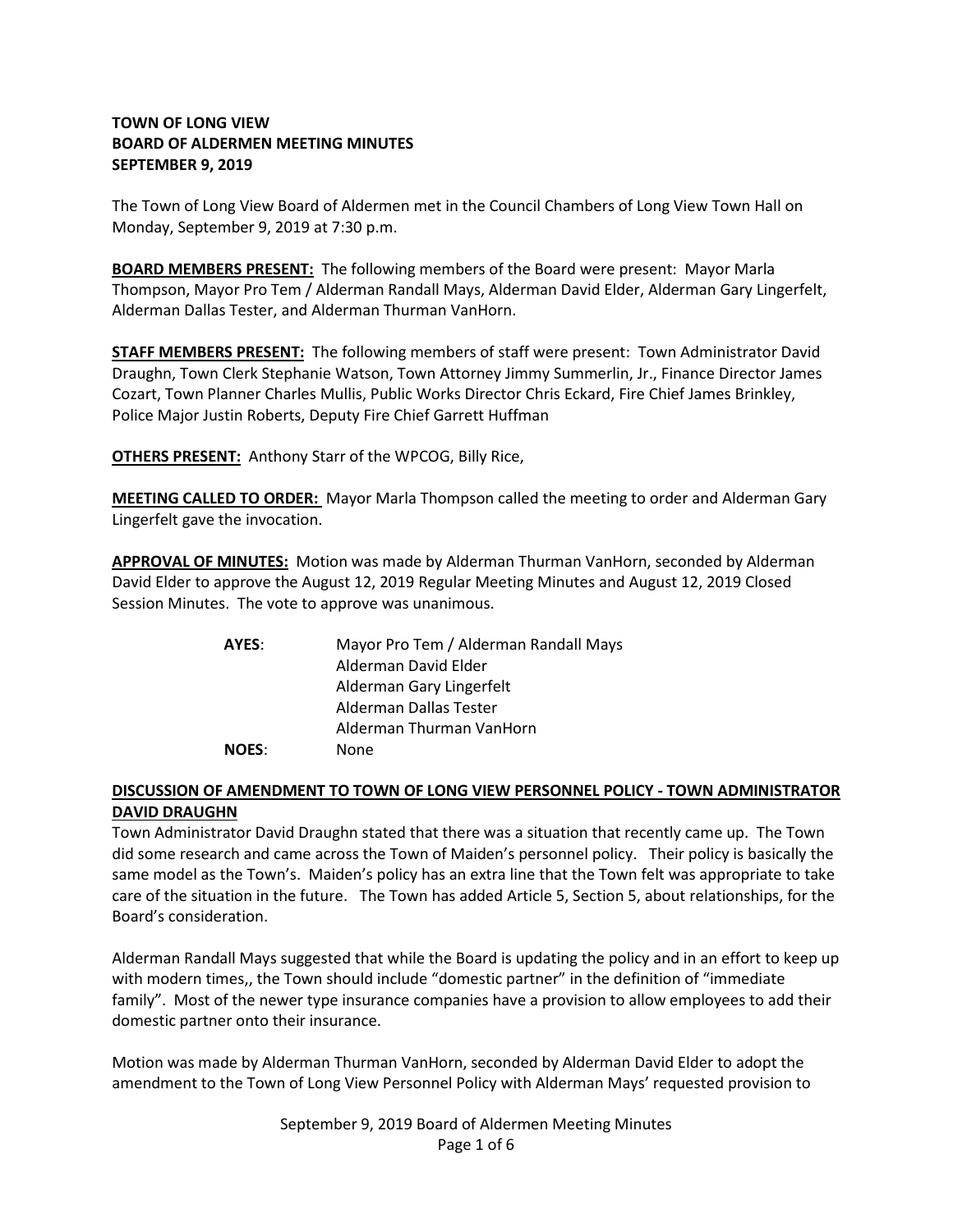include "domestic partner" to the definition of "immediate family". The vote to approve was unanimous.

| AYES:        | Mayor Pro Tem / Alderman Randall Mays |
|--------------|---------------------------------------|
|              | Alderman David Elder                  |
|              | Alderman Gary Lingerfelt              |
|              | Alderman Dallas Tester                |
|              | Alderman Thurman VanHorn              |
| <b>NOES:</b> | None                                  |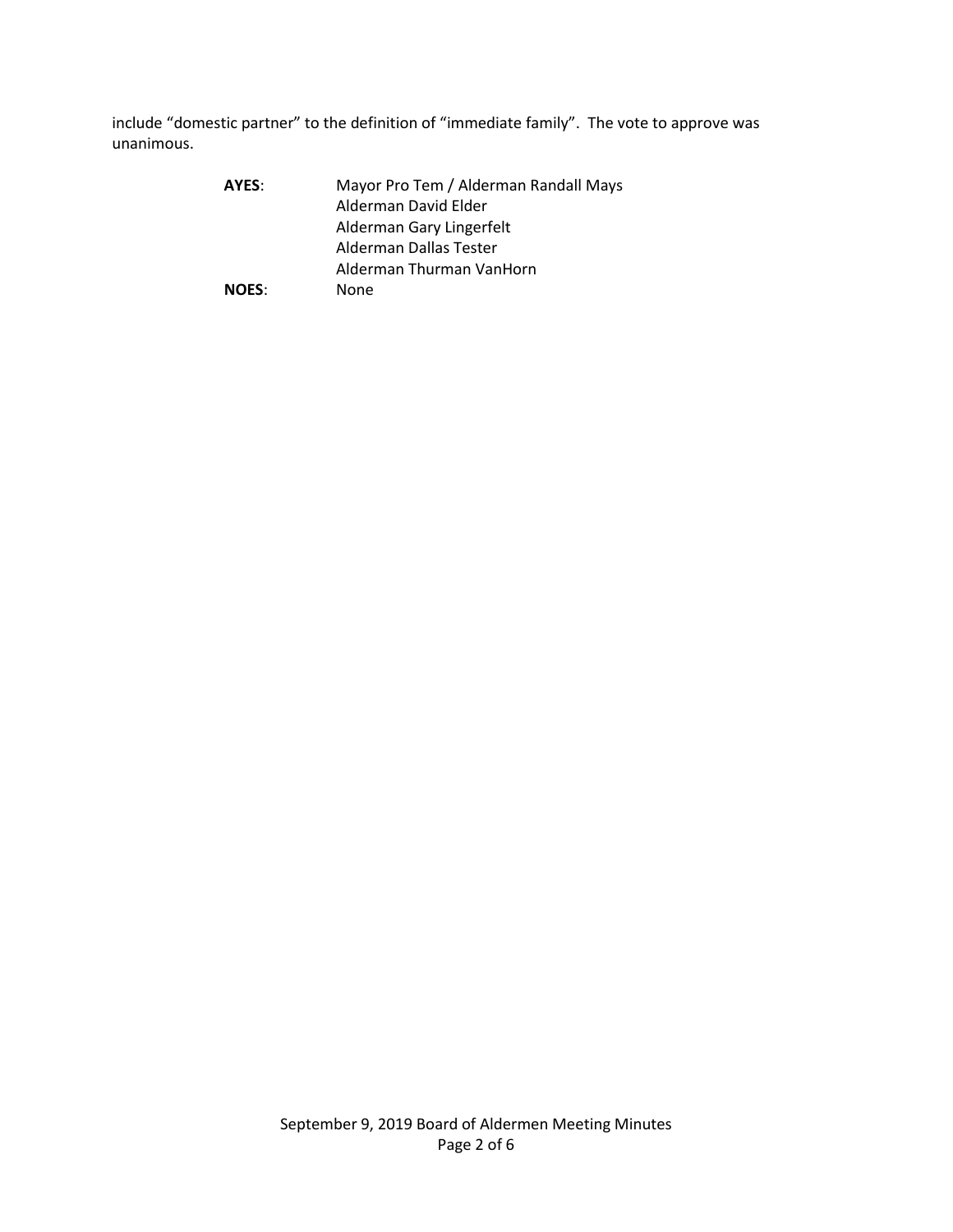#### Amendment to Article V, Section 5 of the Town of Long View Personnel Policy Entitled Conditions of **Employment: Employment of Relatives**

WHEREAS, Article V, Section 5 of the Town of Long View's current Personnel Policy states:

Article V, Section 5. Employment of Relatives

The Town prohibits the hiring and employment of immediate family in the permanent or temporary positions within the same unit. "Immediate Family" in this context is defined as spouse, parent, child, sibling, grandparent, or step and in-law relations of these.

The Town also prohibits the employment of any person into a permanent or temporary position who is an immediate family member of individuals holding the following positions: Mayor, Board of Aldermen Member, Town Administrator, Town Attorney, or Town Department Head. Otherwise, the Town may consider employing family members or related persons in the service of the Town, provided that such employment does not:

- 1) Result in a relative supervising relatives, or Board Members providing oversight to departments where relatives work;
- 2) Result in a relative auditing the work of a relative;
- 3) Create a conflict of interest with either relative and the Town; or
- 4) Create the potential or perception of favoritism.

This provision shall not apply retroactively to anyone employed when the provision is adopted by the Town.

WHEREAS, the Town of Long View Board of Aldermen have recognized a need to amend the current Personnel Policy in reference to Article V, Section 5; and

WHEREAS, the amendment to Article V, Section 5 of the Personnel Policy will go into effect upon adoption; and

NOW THEREFORE, Article V, Section 5 of the Town of Long View's Personnel Policy shall read as follows:

Article V, Section 5. Employment of Relatives

The Town prohibits the hiring and employment of immediate family in the permanent or temporary positions within the same unit. "Immediate Family" in this context is defined as spouse, domestic partner, parent, child, sibling, grandparent, or step and in-law relations of these.

The Town also prohibits the employment of any person into a permanent or temporary position who is an immediate family member of individuals holding the following positions: Mayor, Board of Aldermen Member, Town Administrator, Town Attorney, or Town Department Head. Otherwise, the Town may consider employing family members or related persons in the service of the Town, provided that such employment does not:

- 1) Result in a relative supervising relatives, or Board Members providing oversight to departments where relatives work;
- 2) Result in a relative auditing the work of a relative;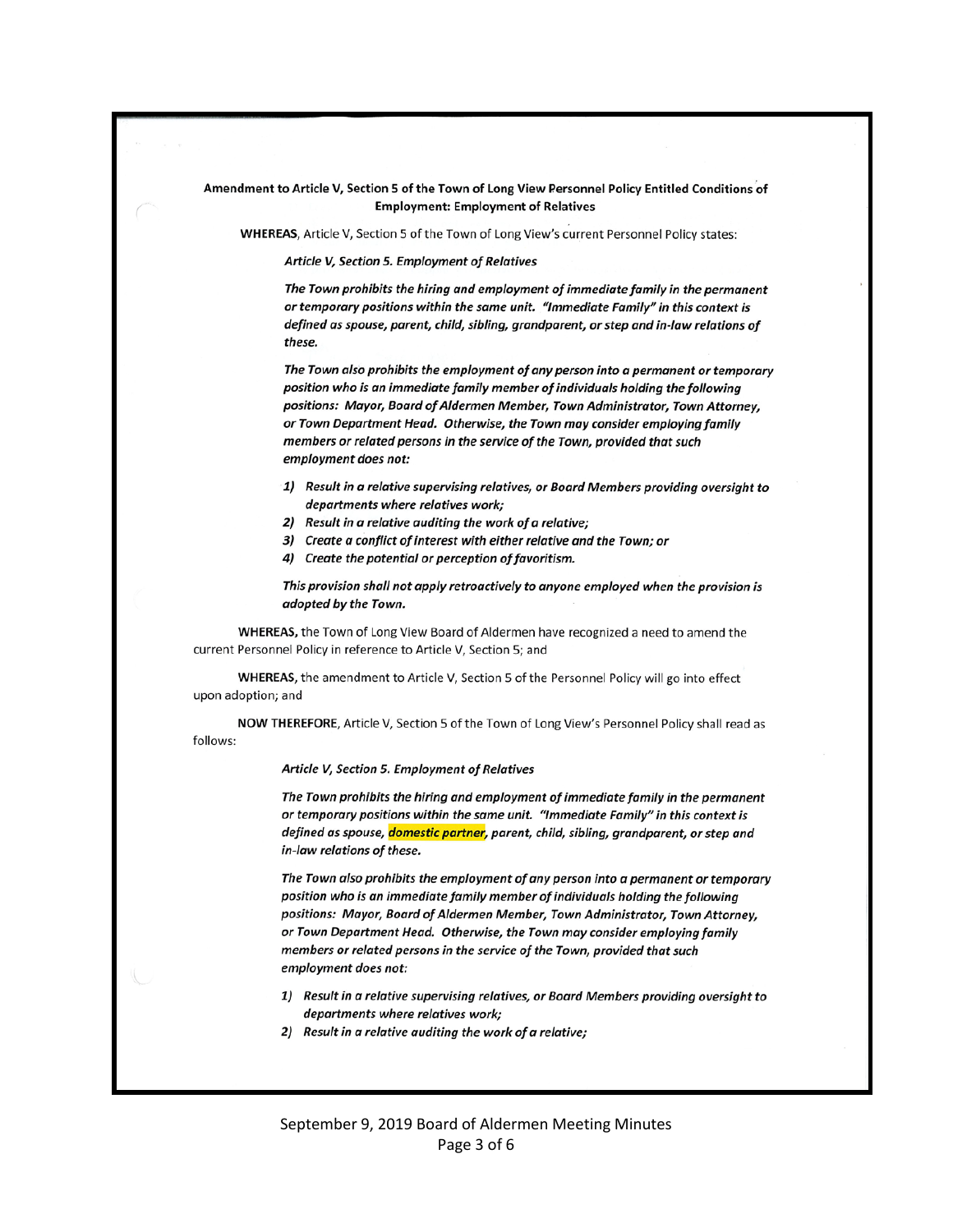3) Create a conflict of interest with either relative and the Town; or

4) Create the potential or perception of favoritism.

5) Romantic relationships between any employee and a direct or indirect supervisor or subordinate of that employee are prohibited.

This provision shall not apply retroactively to anyone employed when the provision is adopted by the Town.

Adopted this the 9th day of September  $2019$ 

Marla Thompson Mayor

ATTESTED: Juie Calatson

Stephanie C. Watson Town Clerk, CMC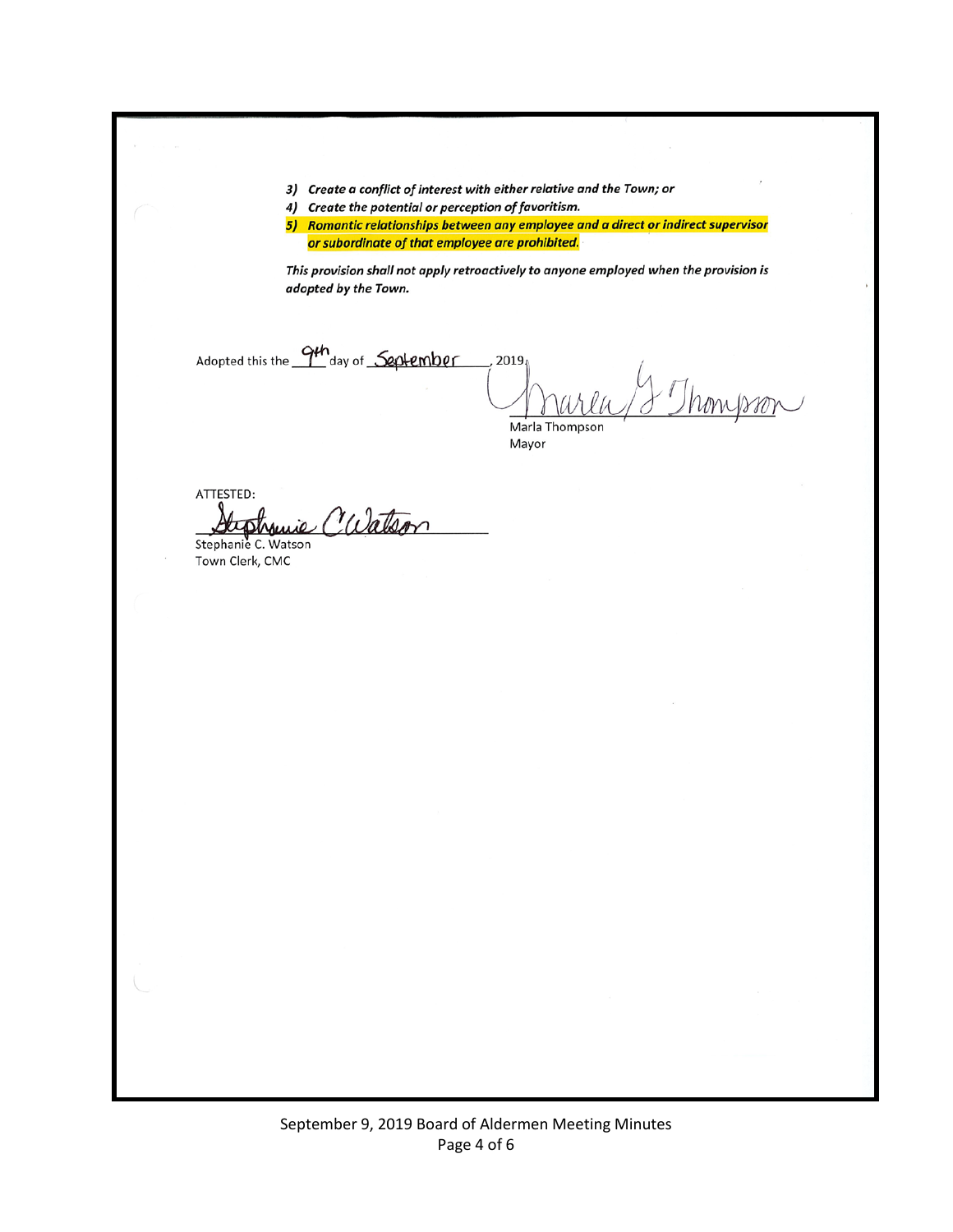## **ADMINISTRATOR'S REPORT - TOWN ADMINISTRATOR DAVID DRAUGHN**

## **Town Audit**

Town Administrator David Draughn informed the Board that the FY 2018-2019 audit began today and is going well.

### **Recreation Center Windows Project**

Town Administrator David Draughn informed the Board that the Recreation Center window project is finally completed.

# **Employee Appreciation Lunch**

Town Administrator David Draughn reminded the Board about the September 18<sup>th</sup> Employee Appreciation Lunch that is sponsored by Alderman Randall Mays.

# **Altitude valve project**

Town Administrator David Draughn stated that the redesign has been done. Public Works Director Chris Eckard and Engineer Mike Patton are still not happy with some of the bids the Town received, so they are reaching out further. Hopefully, the Town will have something to bring before the Board by the next meeting.

### **OTHER BUSINESS**

### Resident Request

Long View resident Harold Duckworth requested that the Board consider a speed limit change from 35mph to 25mph at 19<sup>th</sup> Street SW from 5<sup>th</sup> Ave SW to Hwy 70.

Motion was made by Alderman David Elder, seconded by Alderman Thurman VanHorn to have a public hearing during the October 14, 2019 Board of Aldermen Meeting to discuss an amendment to the speed limit policy. The vote to approve was unanimous.

| AYES:        | Mayor Pro Tem / Alderman Randall Mays |
|--------------|---------------------------------------|
|              | Alderman David Elder                  |
|              | Alderman Gary Lingerfelt              |
|              | Alderman Dallas Tester                |
|              | Alderman Thurman VanHorn              |
| <b>NOES:</b> | None                                  |

### **CLOSED SESSION**

Motion was made by Alderman Randall Mays, seconded by Alderman Gary Lingerfelt to go into a closed session at 7:36 p.m. to discuss a personnel matter. The vote to approve was unanimous.

> **AYES**: Mayor Pro Tem / Alderman Randall Mays Alderman David Elder Alderman Gary Lingerfelt Alderman Dallas Tester Alderman Thurman VanHorn **NOES**: None

# September 9, 2019 Board of Aldermen Meeting Minutes Page 5 of 6